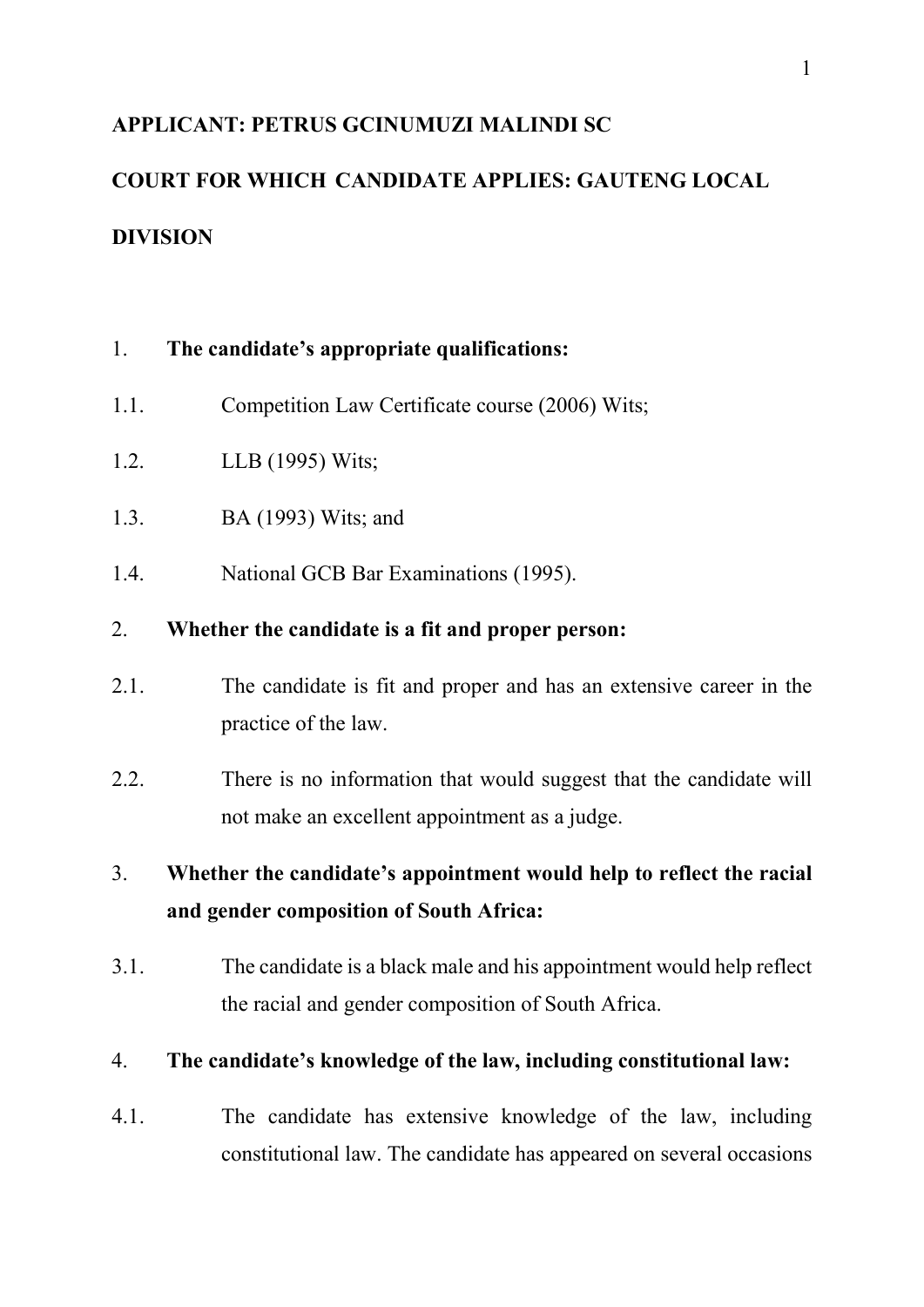in the Constitutional Court, SCA, High Court, Labour Court and Competition Tribunal.

- 4.2. The candidate has a diverse practice in areas including labour law, defamation law, medical negligence, competition law, criminal, administrative and constitutional law.
- 4.3. The candidate was conferred silk status in 2010.

#### 5. **The candidate's commitment to the values of the constitution:**

- 5.1. The candidate is committed to the values of the constitution as evidenced by the candidate's judgments and work at the Bar, other professional organisations and earlier in his life as an activist.
- 5.1.1. The candidate is best described as a legal activist who promotes access to justice and transformation of the legal profession in line with the values of the constitution.
- 5.1.2. The candidate is a founding member of the Pan Africa Bar Association of South Africa (PABASA) and represents the Advocates profession on the Gauteng Provincial Council of the Legal Practice Council. He is also a past president of the National Association of Democratic Lawyers (NADEL).

#### 6. **Whether any judgments have been overturned on appeal:**

- 6.1. *State Bank of India v Denel SOC Limited* (947/13) [2014] ZA SCA 212 (3 December 2014).
- 6.2. In upholding the appeal, the SCA did not make any adverse comments against the candidate or his approach to the matter.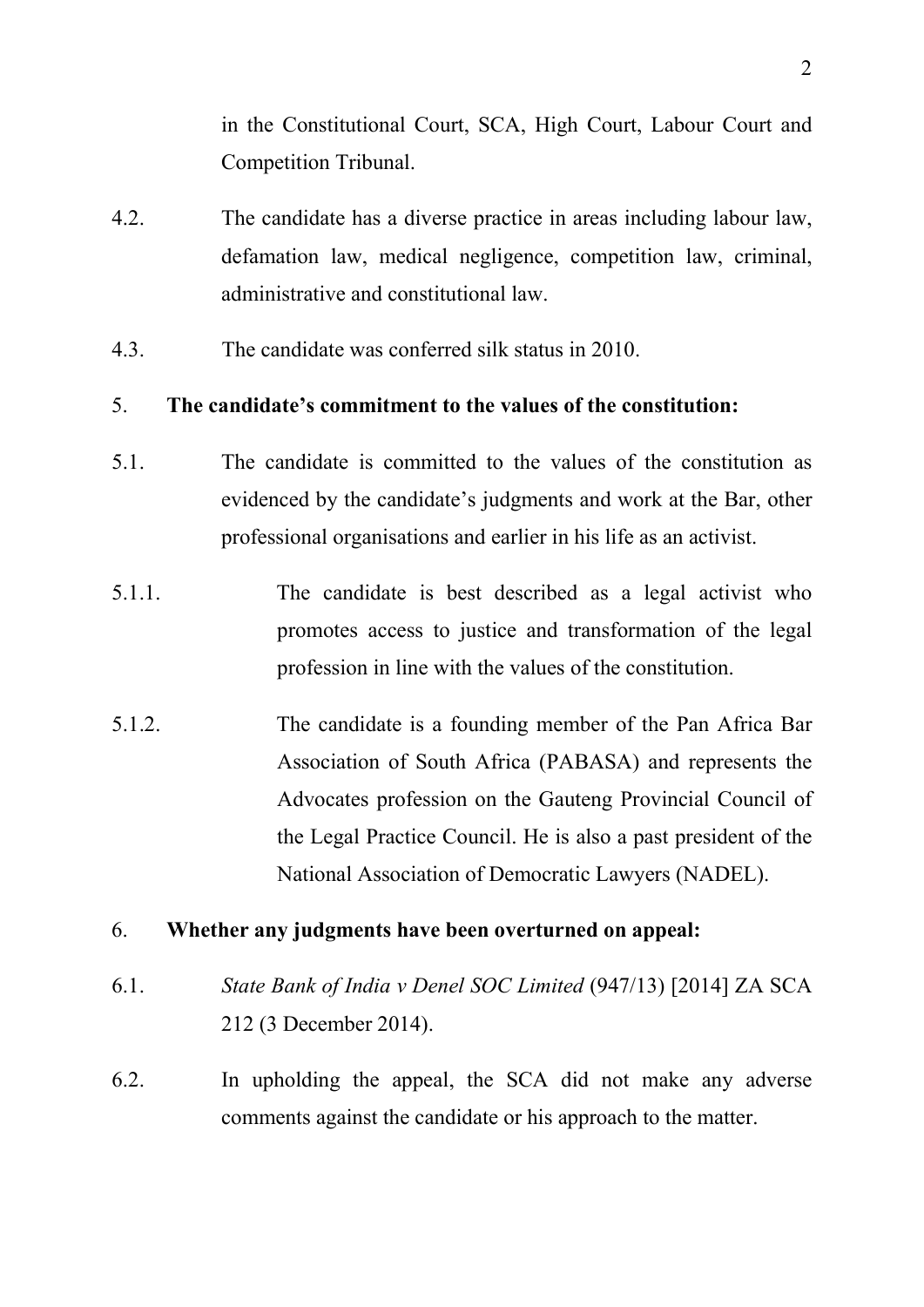# 7. **The extent and breadth of the candidate's professional experience:**

- 7.1. The candidate has extensive professional experience. Has been a member of the Johannesburg Society of Advocates from 1995 to 2019 when he left to join PABASA.
- 7.2. He was appointed Acting Judge of the Gauteng Local Division, Gauteng Provincial Division and the Labour Court from 2011 to 2020 for approximately 30 weeks.
- 7.3. The candidate is often appointed as an arbitrator in commercial matters by AFSA and labour matters by the Bargaining Council.

# 8. **The candidate's linguistic and communication skills:**

8.1. The candidate has excellent linguistic and communication skills. The judgments penned by the candidate are linguistically sound.

# 9. **The candidate's ability to produce judgments promptly:**

9.1. The candidate has no outstanding judgments and produces judgments promptly. From the previous JSC interview we picked up that the longest judgment the candidate took to write took 3 months.

# 10. **The candidate's fairness and impartiality:**

10.1. The candidate applies the law to the facts with fairness and impartiality as evidenced in his judgments.

# 11. **The candidate's independent mindedness:**

11.1. The candidate appears to be of independent mind as referenced by the judgments he has delivered.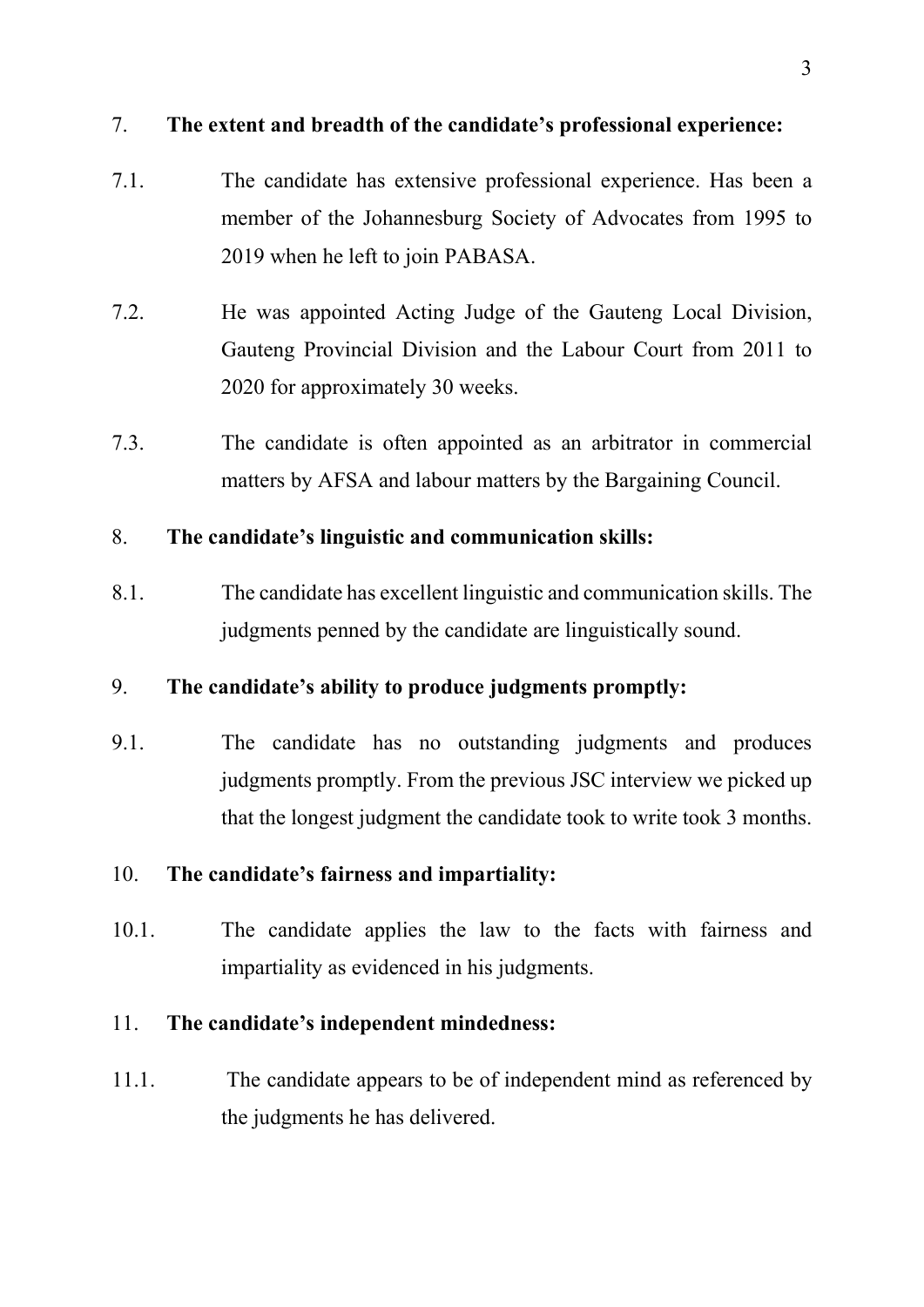#### 12. **The candidate's ability to conduct court proceedings:**

12.1. The candidate conducts court proceedings in an efficient manner.

#### 13. **The candidate's administrative ability:**

- 13.1. Member of the Bar Council for the years 1998/1999; 1999/2000; 2001/2002 and 2005/2006.
- 13.2. Professional Committee 1999/2000.
- 13.3. Interim Council's Management and Transformation Committees 2006/2007.
- 13.4. Member of the Advocacy Training programme that conducts advocacy training for junior members for a lengthy period.
- 13.5. Group leader of Victoria Mxenge for two terms commencing 2015.
- 13.6. Founding member of PABASA which was established in October 2018.
- 13.7. The above roles and various other roles in organisations such as NADEL that the candidate has served in demonstrate the candidate's leadership, managerial and administrative skills.

#### 14. **The candidate's reputation for integrity and ethical behaviour:**

14.1. The candidate is known amongst legal practitioners as a person with integrity and ethical behaviour.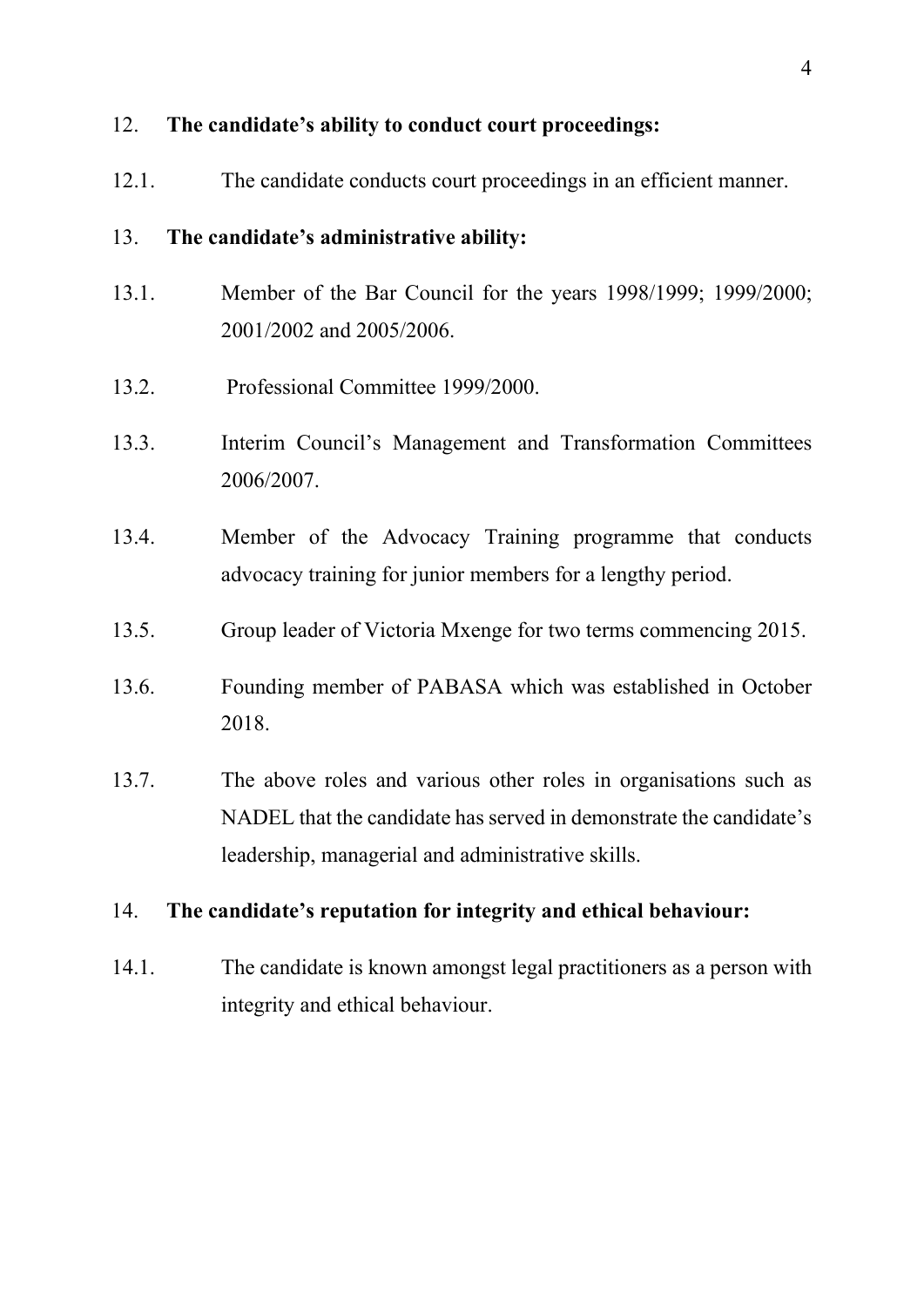#### 15. **The candidate's judicial temperament:**

- 15.1. The candidate exhibits qualities of proper judicial temperament. The candidate is courteous, compassionate, is humble and has a common sense approach to matters and is firm.
- 15.2. The candidate commands great respect amongst practitioners.
- 15.3. During his previous JSC interview in 2016, after a tough round of questioning, the candidate appeared to become emotional. This followed an earlier court appearance when the candidate also became emotional while appearing in a matter as counsel in a very emotionally charged matter. Concerns were raised by the Chief Justice as to whether this would impact on his ability to control his emotions on the Bench. The candidate assured the JSC that he would have better control of the court and his emotions as a judge. The candidate mentioned that if on the rare occasion he were to get emotional when he presides he will adjourn briefly and gather himself in chambers, which is reasonable.
- 15.4. There is nothing to suggest that during his extensive acting stints that the candidate won't be able to control his emotions. To the contrary, the candidate has by all accounts displayed a very even temperament in the cases he has presided over.

# 16. **The candidate's commitment to human rights, and experience with regard to the values and needs of the community:**

- 16.1. The candidate is committed to human rights and this is evidenced by:
- 16.1.1. his activism in his earlier life;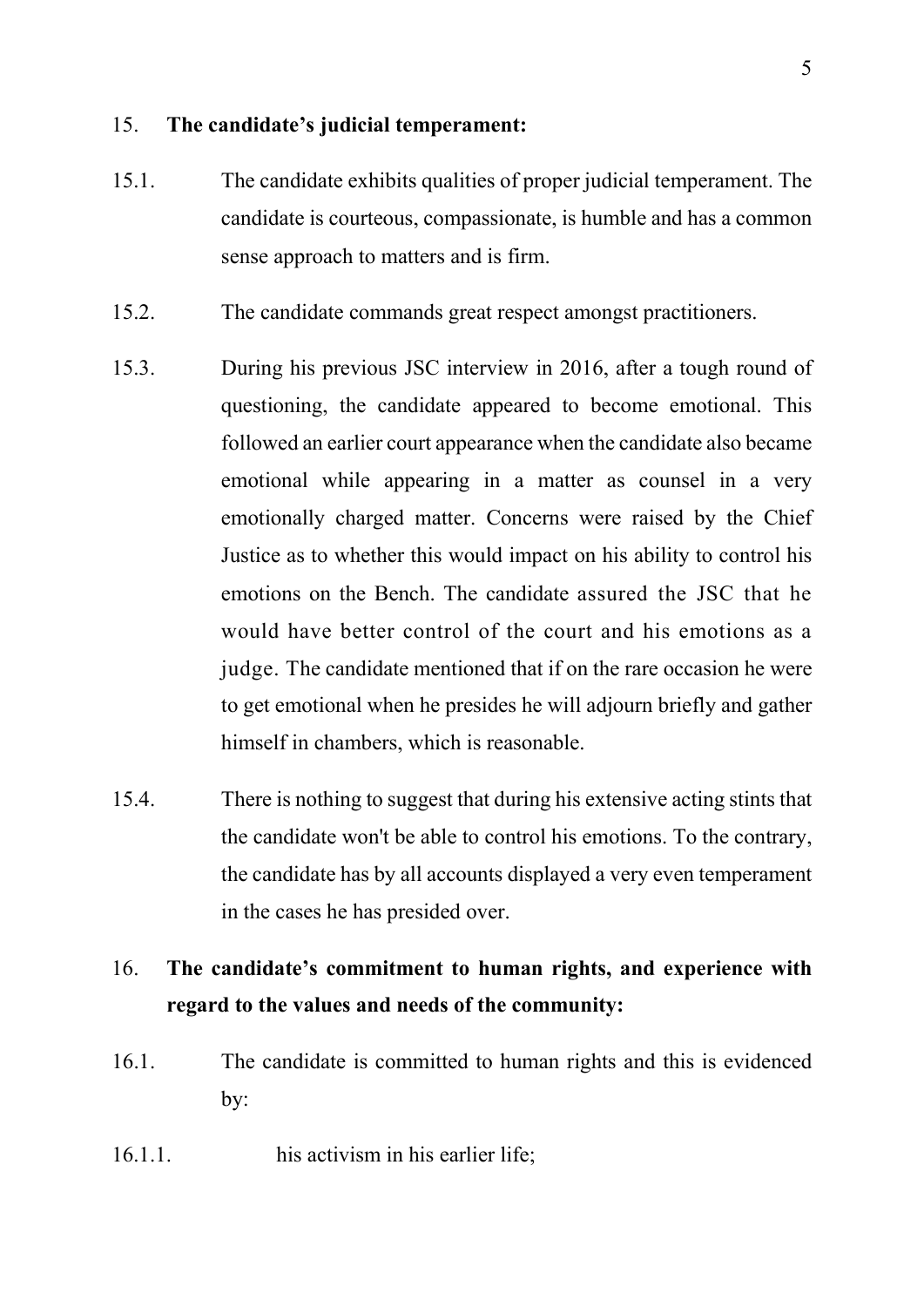- 16.1.2. the significant pro bono work which the candidate has done is an indication that he has served the community through giving access to justice to individuals who would otherwise not have had such access; and
- 16.1.3. the positions and memberships he has held in activist legal organisations committed to transformation, human rights and the rule of law (NADEL, AFT and PABASA).

### 17. **The candidate's potential:**

17.1. The candidate has great potential and would be a welcome addition to the bench. The candidate has integrity, technical experience and a commitment to the constitution and its values.

# 18. **The message that the candidate's appointment would send to the community at large:**

18.1. That there is a commitment to a credible and transformed judiciary by the appointment of a candidate who is committed to upholding the constitution and its transformation project.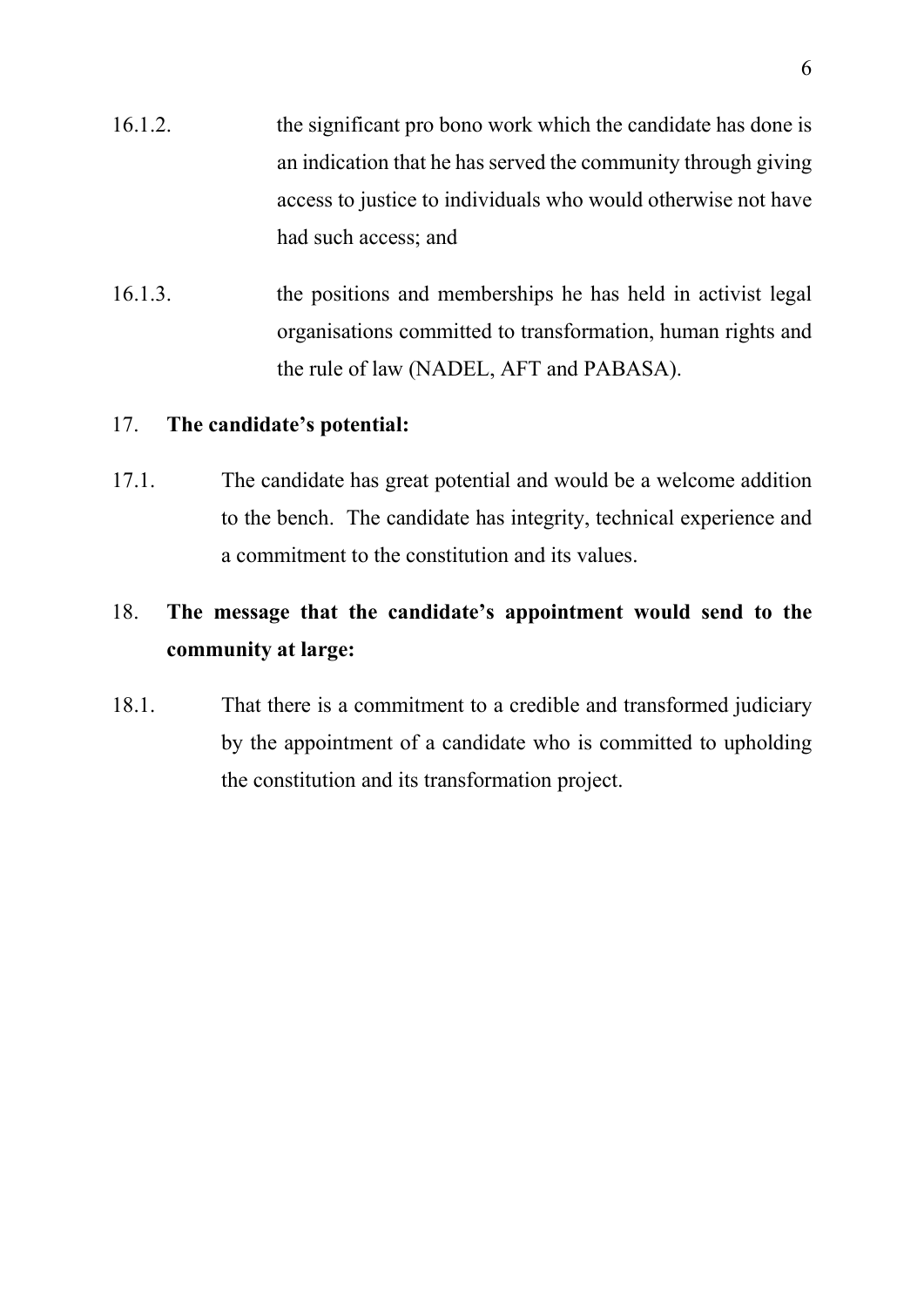#### **ANNEXURE: LIST OF JUDGMENTS CONSIDERED**

#### **Reported decisions:**

- *[Hickman v Tsatsimpe NO \(in her capacity as Commissioner CCMA](http://www.saflii.org/cgi-bin/disp.pl?file=za/cases/ZALCJHB/2011/87.html&query=%20malindi)  Johannesburg) and Others* [\(JR2354/2010\) \[2011\] ZALCJHB 87; \[2012\] 5](http://www.saflii.org/cgi-bin/disp.pl?file=za/cases/ZALCJHB/2011/87.html&query=%20malindi)  [BLLR 493 \(LC\); \(2012\) 33 ILJ 1179 \(LC\) \(20 October 2011\)](http://www.saflii.org/cgi-bin/disp.pl?file=za/cases/ZALCJHB/2011/87.html&query=%20malindi)
- *Denel SOC Limited v Absa Bank Limited* (19910/2011) [2013] ZAGPJHC 102; [2013] 3 ALL SA 81
- *National Director of Public Prosecutions v Bobroff and Another* 2020 (1) SACR 288 (GP)

#### **Unreported Decisions:**

- *Mphaphuli v S* [\(A784/13\) \[2014\] ZAGPPHC 76 \(20 February 2014\)](http://www.saflii.org/cgi-bin/disp.pl?file=za/cases/ZAGPPHC/2014/76.html&query=%20malindi)
- *Maboya v Norman Berger & Partners Inc* (19500/15) [2016] ZAGPJHC 17 (18 February 2016)
- *Greenhouse Funding (Pty) Ltd v Willemse and Another* (71399/2011) [2014] ZAGPPHC 486 (12 March 2014)
- *Opperman v Minister of Defence And Military Veterans* (6600/13) [2014] ZAGPPHC 105 (12 March 2014)
- *Makama v Ivory Park Taxi Association and Others* (24487/12) [2014] ZAGPPHC 20 (18 February 2014)
- *Steenkamp and Others v Edcon Ltd* (J294/16) [2017] ZALCJHB 487 (13 June 2017)
- *Figo Putso Construction CC v Lereko Mining Supplies (Pty) Ltd* (32630/13) [2014] ZAGPPHC 134 (12 March 2014)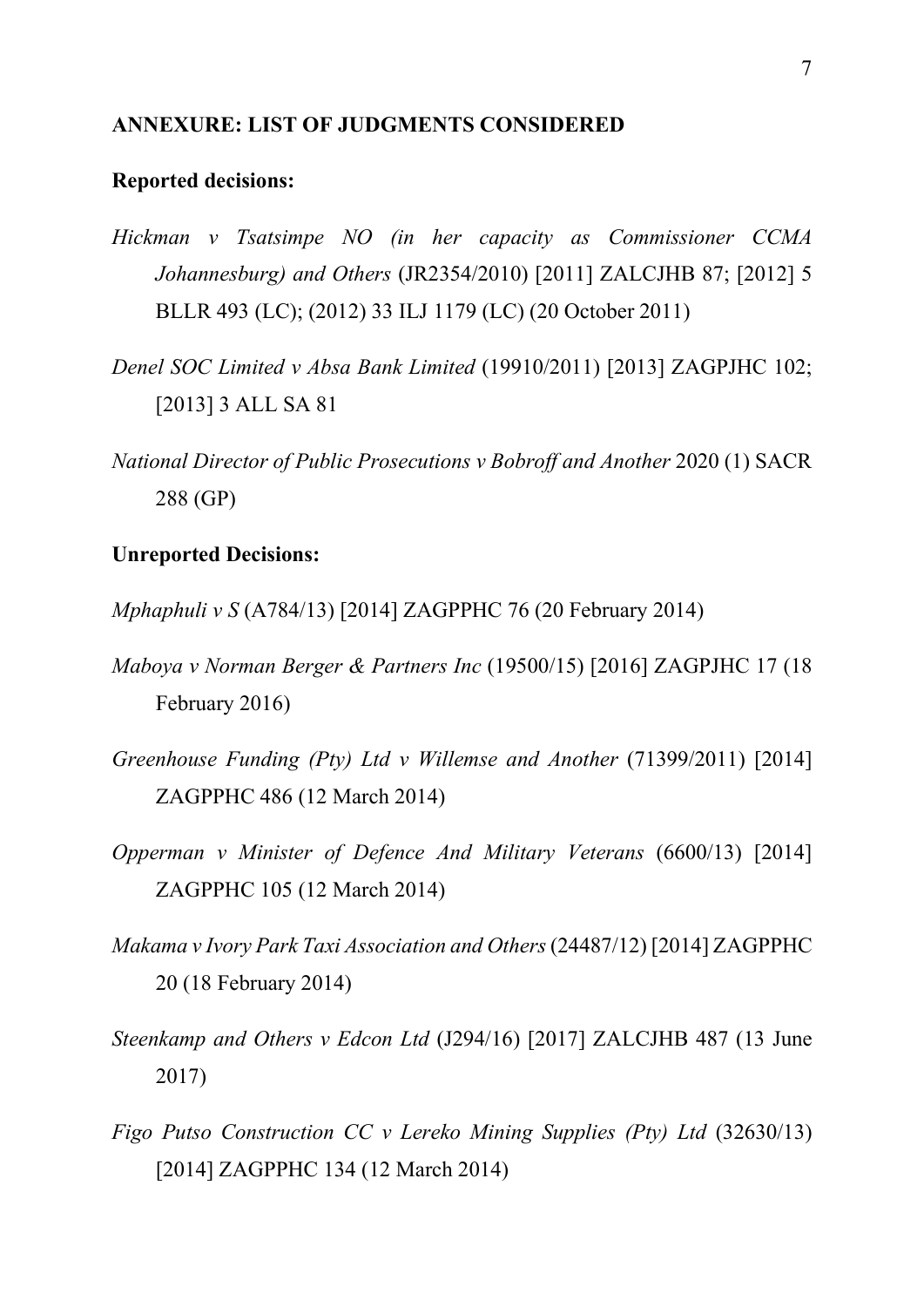- *Fisher v Marcus Michael N.O. and Others (JR1906/10) [2014] ZALCJHB 2 (17 January 2014)*
- *Van Vuuren v Minister of Safety And Security and Another (50994/2008) [2014] ZAGPPHC 104 (12 March 2014)*
- *Thomas v Registrar, In Re; B Triebiger (Pty) Ltd v Hill (38792/2011) [2014] ZAGPPHC 29 (18 February 2014)*
- *Glencore Operations South Africa (Pty) Ltd v Malapane and Others*  (JR603/2015) [2017] ZALCJHB 5 (5 January 2017)
- *Aviel Tilon Nadel v Johannesburg Jewish Helping Hands and Burial Society (*JS135/2014, JS306/2015) [2016] ZALCJHB 570 (3 November 2016)
- *BMW (South Africa) (Pty) Ltd v National Union of Metal Workers of South Africa (NUMSA) obo Members* (J 1752/2013) [2013] ZALCJHB 238 (4 September 2013)
- *[Provincial Commissioner: North West South African Police Service and Another](http://www.saflii.org/cgi-bin/disp.pl?file=za/cases/ZALCJHB/2017/69.html&query=%22Malindi%20AJ%22)  [v Safety and Security Sectoral Bargaining Council and Others](http://www.saflii.org/cgi-bin/disp.pl?file=za/cases/ZALCJHB/2017/69.html&query=%22Malindi%20AJ%22)* (JS787/14) [\[2017\] ZALCJHB 69 \(22 February 2017\)](http://www.saflii.org/cgi-bin/disp.pl?file=za/cases/ZALCJHB/2017/69.html&query=%22Malindi%20AJ%22)
- [Hickman v Tsatsimpe NO \(in her capacity as Commissioner CCMA](http://www.saflii.org/cgi-bin/disp.pl?file=za/cases/ZALCJHB/2011/87.html&query=%22Malindi%20AJ%22)  [Johannesburg\) and Others \(JR2354/2010\) \[2011\] ZALCJHB 87; \[2012\] 5](http://www.saflii.org/cgi-bin/disp.pl?file=za/cases/ZALCJHB/2011/87.html&query=%22Malindi%20AJ%22)  [BLLR 493 \(LC\); \(2012\) 33 ILJ 1179 \(LC\) \(20 October 2011\)](http://www.saflii.org/cgi-bin/disp.pl?file=za/cases/ZALCJHB/2011/87.html&query=%22Malindi%20AJ%22)
- *Pestana v Gense Property Services Limited Trading as JHI and Another*  (JS619/07) [2013] ZALC 1 (19 November 2013)
- [Mokhwele and Others v Courier Freight Group \(JS220/2011\) \[2014\] ZALCJHB](http://www.saflii.org/cgi-bin/disp.pl?file=za/cases/ZALCJHB/2014/82.html&query=%22Malindi%20AJ%22)  [82 \(20 March 2014](http://www.saflii.org/cgi-bin/disp.pl?file=za/cases/ZALCJHB/2014/82.html&query=%22Malindi%20AJ%22)*)*